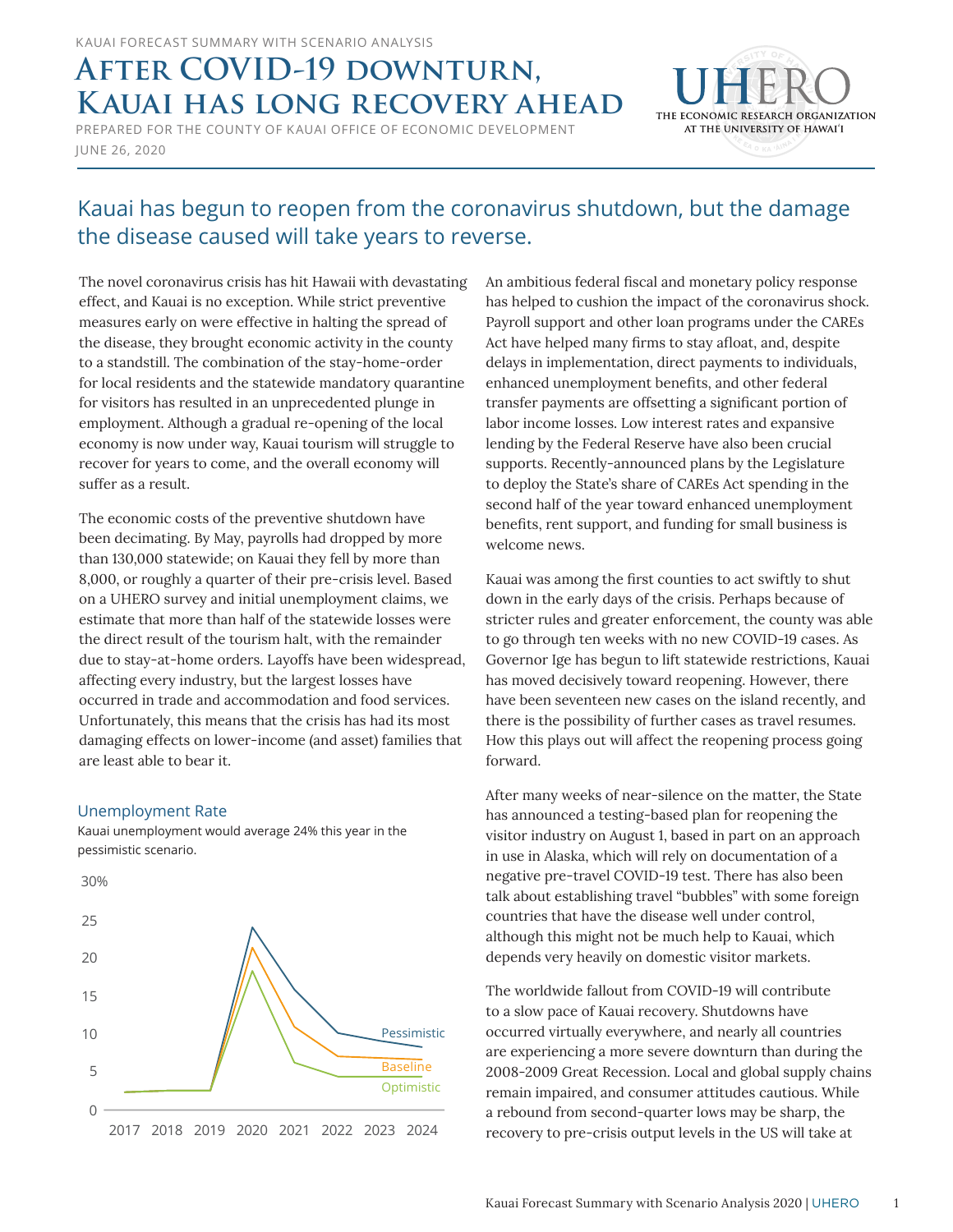### Visitor Arrivals

Kauai visitor numbers will lag for years even in the optimistic scenario.



least two years, with unemployment remaining elevated near 6% in 2022.

Weak economic conditions in visitor markets, practical reopening challenges, and a reluctant traveling public will combine to create a slow and incomplete tourism recovery. The baseline forecast reported here has transpacific tourism resuming in late July, broadly in line with the recently-announced August 1 start date, but the number of visitors picks up very slowly. In the forecast, the number of arrivals for the year averages nearly 60% lower than in 2019. Further recovery thereafter will continue to be gradual, so that by 2022 there will still be fewer than 1.1 million visitors to Kauai, compared with nearly 1.4 million in 2019. The hotel occupancy rate on Kauai will average less than 63% in 2022, compared with about 73% in 2019.

The overall macroeconomic toll of the crisis on Kauai will therefore be extensive and overall recovery will be slow. (The impact on Kauai and the other Neighbor Islands will in fact be somewhat more severe than on Oahu because of their greater reliance on the visitor industry.) In our baseline forecast, nonfarm payrolls will post a 20% decline for this year overall, and they will remain below their 2019 level throughout the forecast period. Kauai's annual unemployment rate will surpass 21% this year, and it will still remain above 7% in 2022. The extensive program of federal transfers will offset a significant portion of lost

labor income—at least in the near term—so that the drop in aggregate real personal income will be smaller, falling by 6% this year. Still, income recovery will be attenuated, edging back up toward 2019 levels only by the middle of this decade.

In formulating our baseline scenario, we have made our best judgment about developments that will determine the path ahead, given the information available at this time. Because of the tremendous uncertainty that exists, we have also developed scenarios that we believe encompass a reasonable range of alternative outcomes.

In our pessimistic scenario, we assume no appreciable tourism uptick until autumn. Visitor arrivals would post an annual decline of about 70% this year and remain significantly below the 2019 peak through the end of the forecast horizon. For this year as a whole, real income on Kauai would decline 8%, and non-farm payrolls would be down more than 23%. The nonfarm job count would remain more than 4,000 jobs below its pre-crisis level in 2022, and the unemployment rate would remain above 10%.

In our optimistic scenario, improved control of the virus nationally and abroad allows a somewhat stronger return of visitors in late summer, and, by this fall, businesses catering primarily to the local market would recover about 80-85% of the recent decline. Two-thirds of job losses would be recovered by next year. Even so, persisting socialdistancing measures would continue to impose significant ongoing costs for tourism. Despite a relatively steep path of initial gains, visitor numbers would lag 2019 levels for the next five years.

After such a sharp drop, it would be nice to hope for a rapid rebound for Kauai and the rest of Hawaii. Unfortunately, we think this is unlikely, given the state's heavy reliance on tourism. Instead, we are likely to lag behind the national pace of recovery. How that recovery proceeds will depend crucially on government policy responses, in part whether more direct federal support to states and counties is forthcoming. Absent that, it will be important for the State to make good on plans to deploy its share of Federal monies, its own resources, and necessary short-term borrowing to bridge the gap, particularly for lower-income families most affected by what looks to be a drawn-out recovery process.